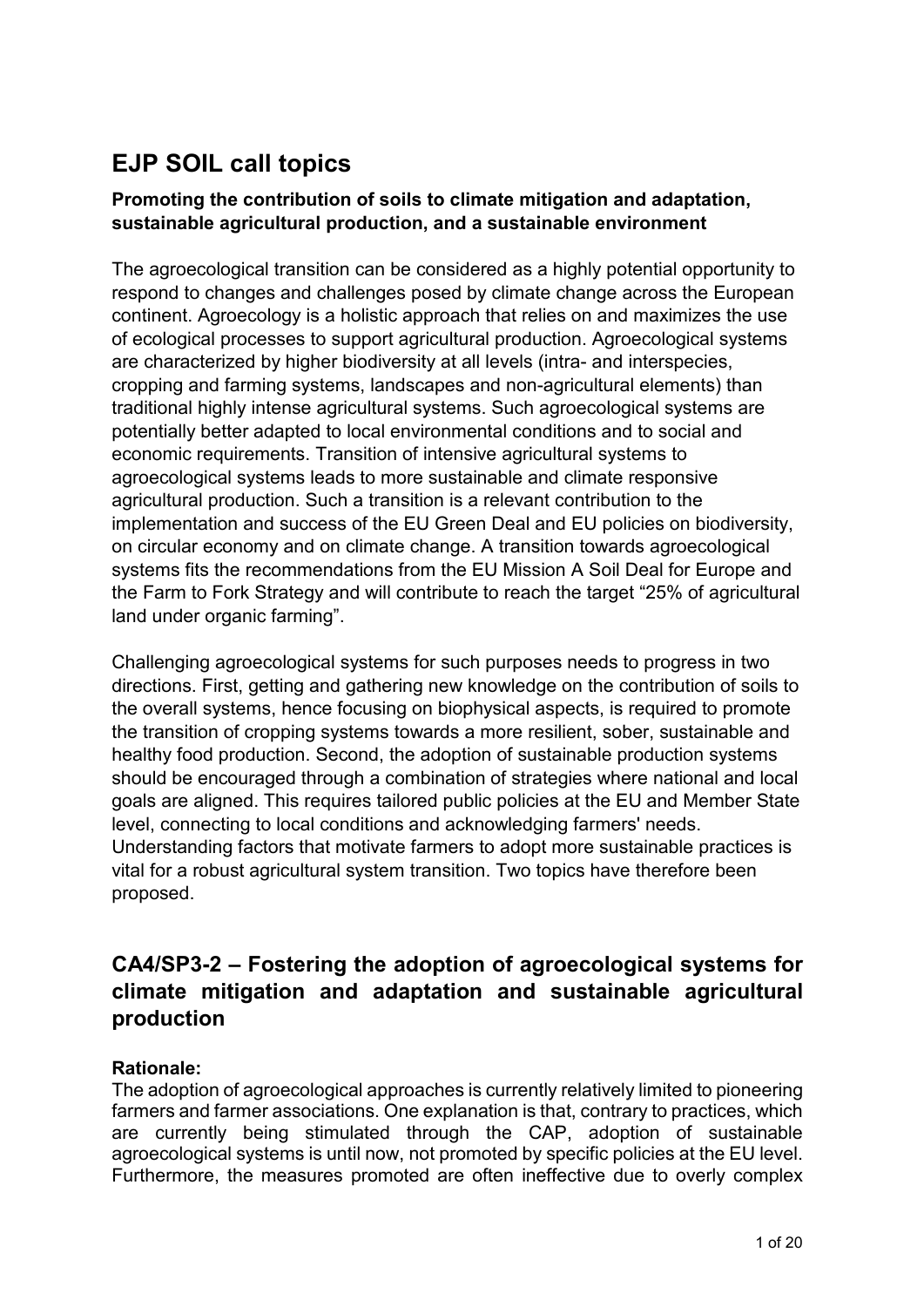patterns of targeting measures and instruments, making it difficult for national policies to match local priorities. Improving farmers's uptake of agroecological practices calls for specific support measures and for the design of specific business cases at the farm and landscape level.

Understanding factors that motivate farmers to adopt more sustainable practices is vital for a robust agricultural system transition and for the implementation of agroecological systems. There is a need to move beyond the biophysical and socioeconomic context, and also look at the aspirations and ambitions of the farmer with a focus on soil.

**Scope:** This project will utilize and build upon the knowledge and data provided by ongoing and completed FP7/H2020 projects looking at the adoption of sustainable measures, farmer's behaviour and risk perception. Focusing on soils, it will be complementary to future projects under HORIZON-CL6-2021-CLIMATE-01 will consider a wide range of crop and farming agroecological systems.

Farmer's behaviour and risk perception are at the core of this assignment. Farmers do not work in isolation, but are linked in the food system to various institutions and actors. The project should include a stakeholder analysis (powers) and their roles and responsibilities in relation to the adoption of measures and system transition. The project should consider the farmers and their relation with the other actors: policymakers, value chain actors, farmer associations and cooperatives, research and financial institutions as part of the context and adoption process.

Farmers differ in their perception of risk and opportunities related to soil management, even when operating in similar contexts. Triggering behavioural change and reaching out to farmers must account for these perceptions. This should also enable to identify incentives that resonate with farmer groups or types.

The insights should be used to improve extension services which are tailored to farmers, to understand how inter- and intra-farm cooperation and experimentation works for different farmer types and help foster efficient one; to design communication strategies adapted to the type of farmer, region and value chain. Project outputs should feed into the future EU Partnership on agroecology.

#### **Expected outcomes:**

• Quantitative and qualitative data and information on the drivers and barriers for the adoption of soil management practices that enable climate-smart sustainable soil management.

#### **Expected impacts:**

• EJP SOIL EI5: Fostering adoption of sustainable and agroecological farming systems conducive to climate change adaptation and mitigation.

**Project Type:** Medium size research project (up to 1.75 M€).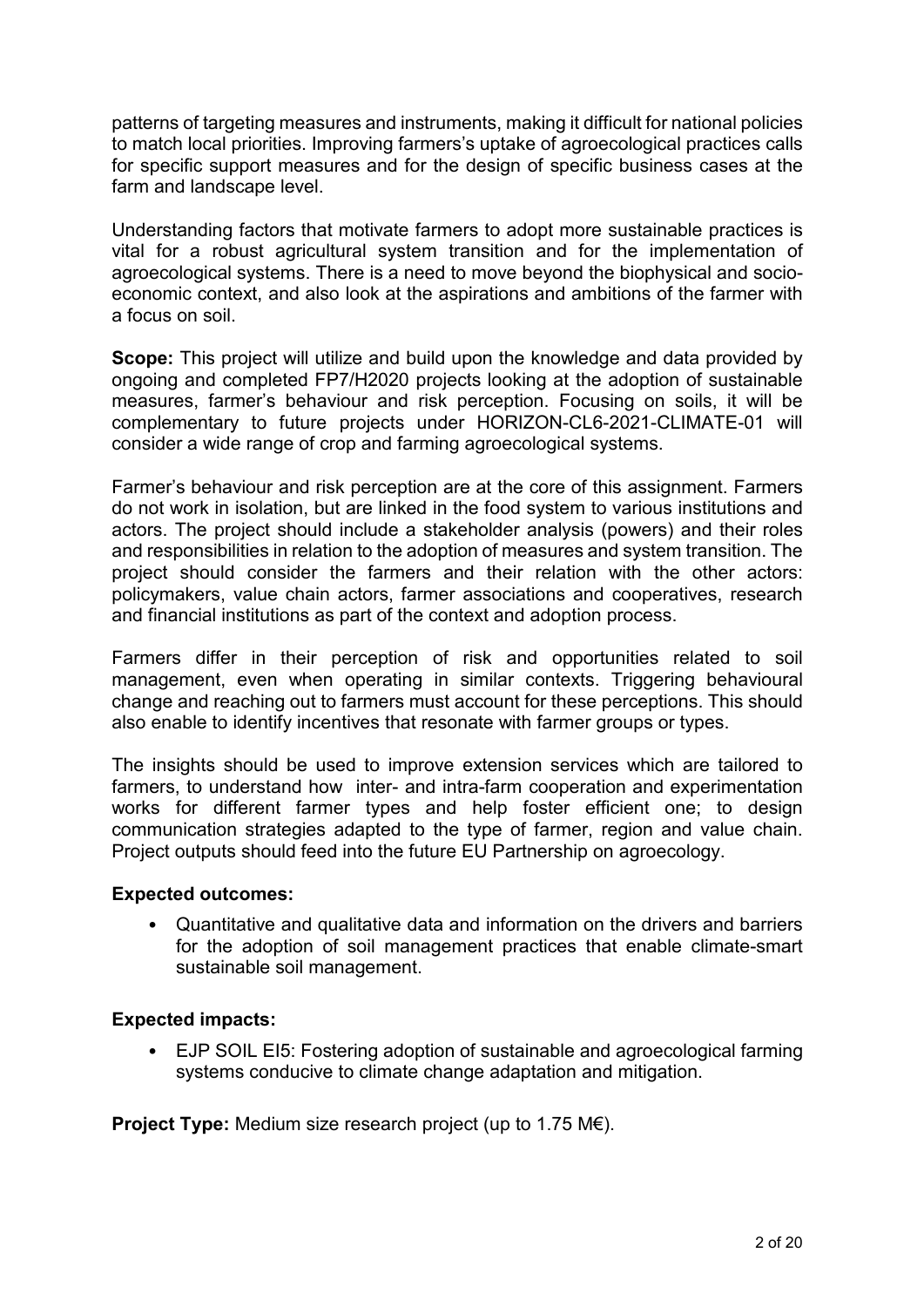**Proposal template**

# **Acronym**

**Title**

Coordinator: XXX

Proposal for EJP SOIL 3<sup>rd</sup> Internal Call topic: XXX

[Date of submission]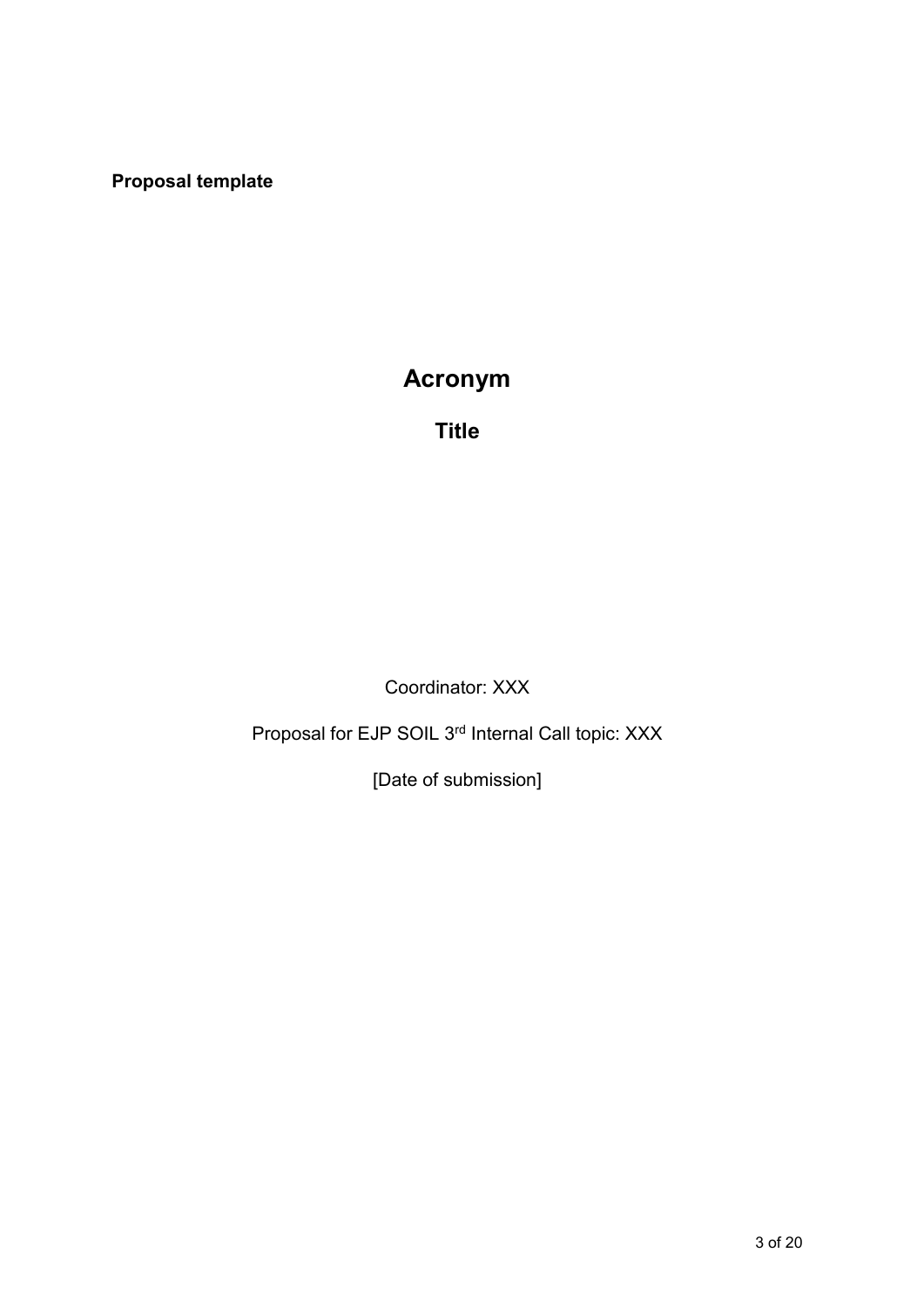## **Table of Contents**

| 2.                               |  |
|----------------------------------|--|
| 2.1.<br>2.2.                     |  |
| 4.                               |  |
| 4.1.<br>4.2.<br>4.3.             |  |
| 5 <sub>1</sub><br>6.<br>7.<br>8. |  |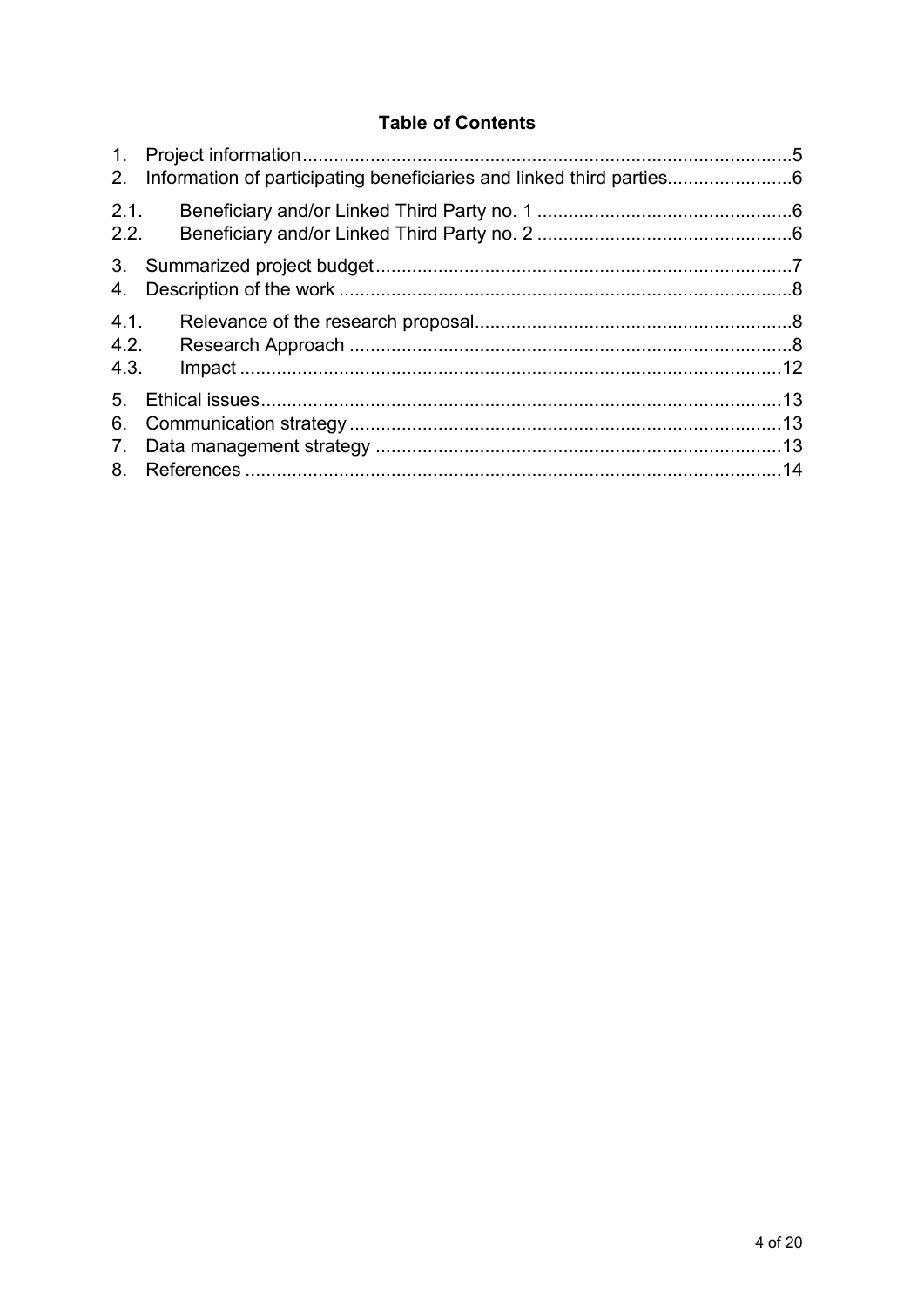# <span id="page-4-0"></span>**1. Project information**

Title and acronym:

Keywords:

Duration in months:

Topic:

Project leader: *Organization name and affiliation*

Publishable summary: *in max 800 characters incl. spaces*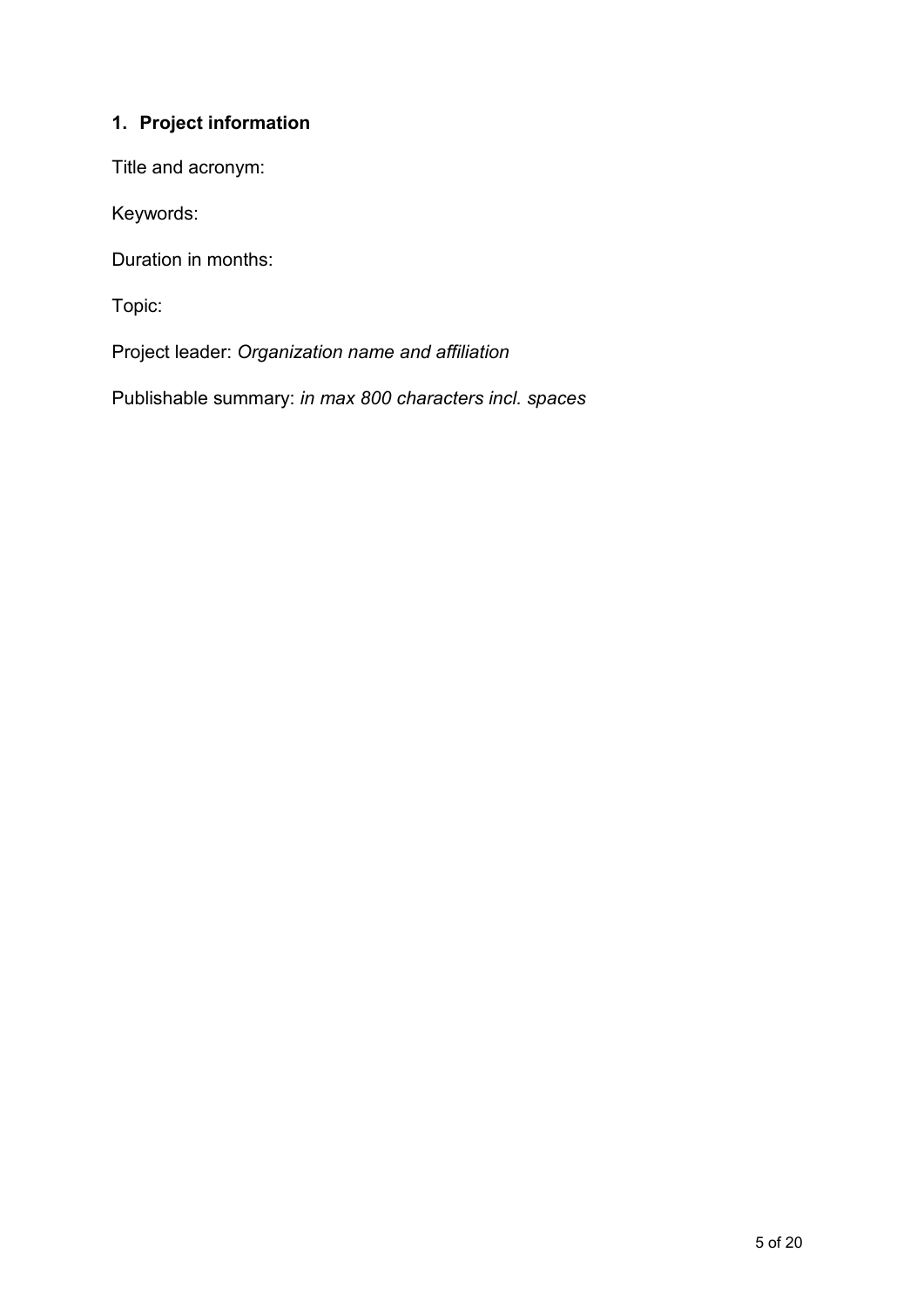## <span id="page-5-0"></span>**2. Information of participating beneficiaries and linked third parties**

*Filled by each beneficiary, third linked part and the project coordinator.*

## <span id="page-5-1"></span>**2.1.Beneficiary and/or Linked Third Party no. 1**

Organization:

Responsible person at the organization:

Role of beneficiary/linked third parties in the project *Max. 1000 characters; including fields of expertise and related to topic ongoing projects (including project name, funder, amount, overlaps and links with current proposal)*

Tasks of the beneficiary and linked third parties in the project: *Max. 1500 characters*

## <span id="page-5-2"></span>**2.2.Beneficiary and/or Linked Third Party no. x**

Organization:

Responsible person at the organization:

Role of beneficiary/linked third parties in the project *Max. 1000 characters; including fields of expertise and related to topic ongoing projects (including project name, funder, amount, overlaps and links with current proposal)*

Tasks of the beneficiary and linked third parties in the project: *Max. 1500 characters*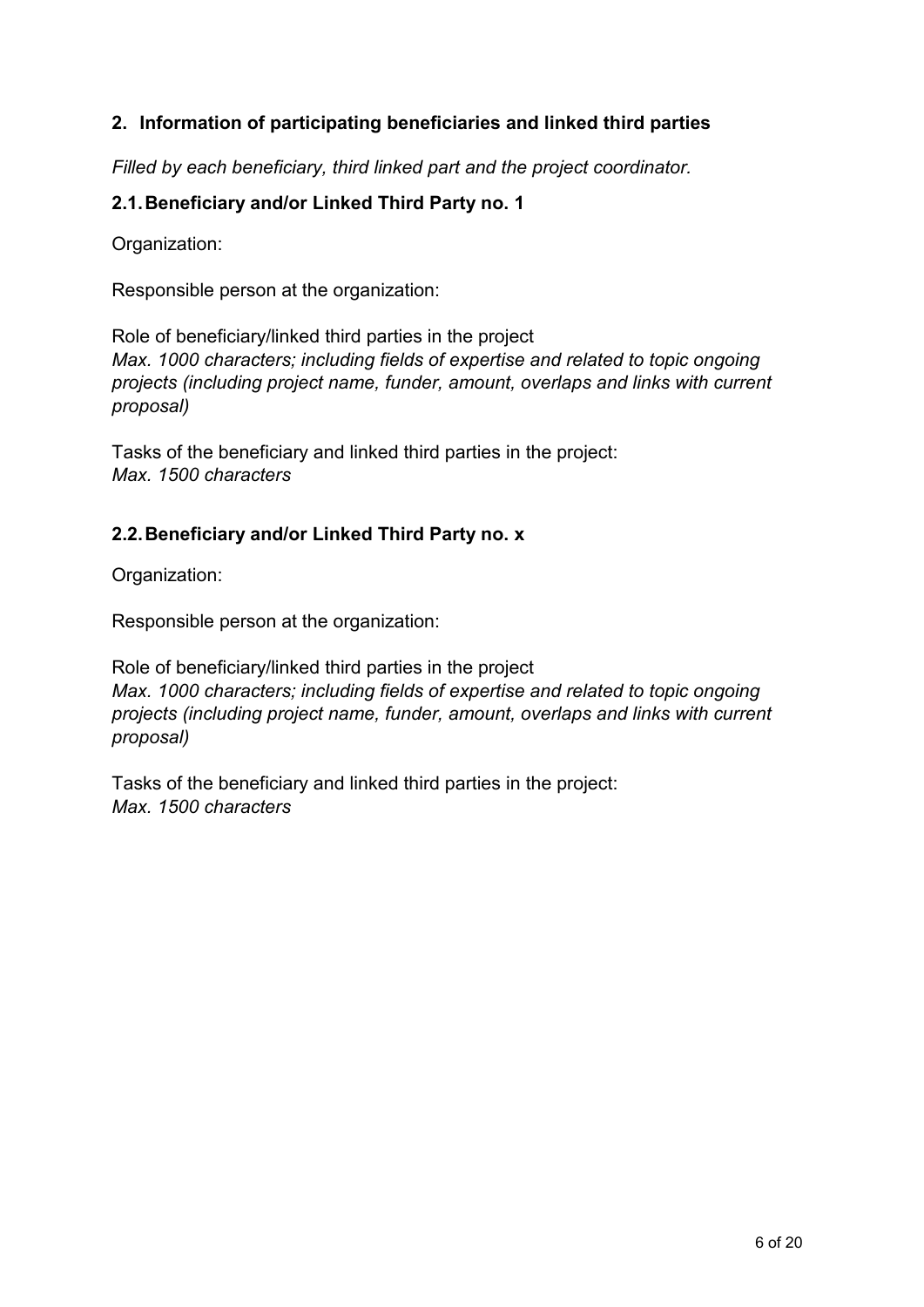## <span id="page-6-0"></span>**3. Summarized project budget**

*In k€ total budget; Please use XLS template for planning; see Annex 4. Short narrative explanation for each budget item listed in table 1 (max 800 characters incl. spaces plus Table 1). Avoid outstanding "other costs"; costs that exceed 15% of the personnel costs (please contact the Call Office [EJPCO@maapera.fi] in case outstanding costs are expected).* 

| rabic 1. Odiffifiarized project budget |                   |
|----------------------------------------|-------------------|
|                                        | Amount in $k \in$ |
| <b>Personnel costs</b>                 |                   |
| <b>Consumables</b>                     |                   |
| Durable equipment                      |                   |
| <b>Travel and subsistence</b>          |                   |
| Other costs#                           |                   |
| Sub-contracting                        |                   |
| Indirect costs*                        |                   |
| Total budget                           |                   |

Table 1: Summarized project budget

*# Includes budget for communication, dissemination and exploitation activities; see for more information in the proposal template, section 6 "Communication strategy". \* Indirect costs: 25% of the total direct costs (personnel costs, consumables, durable equipment, travel and subsistence and other costs) minus subcontracting costs.*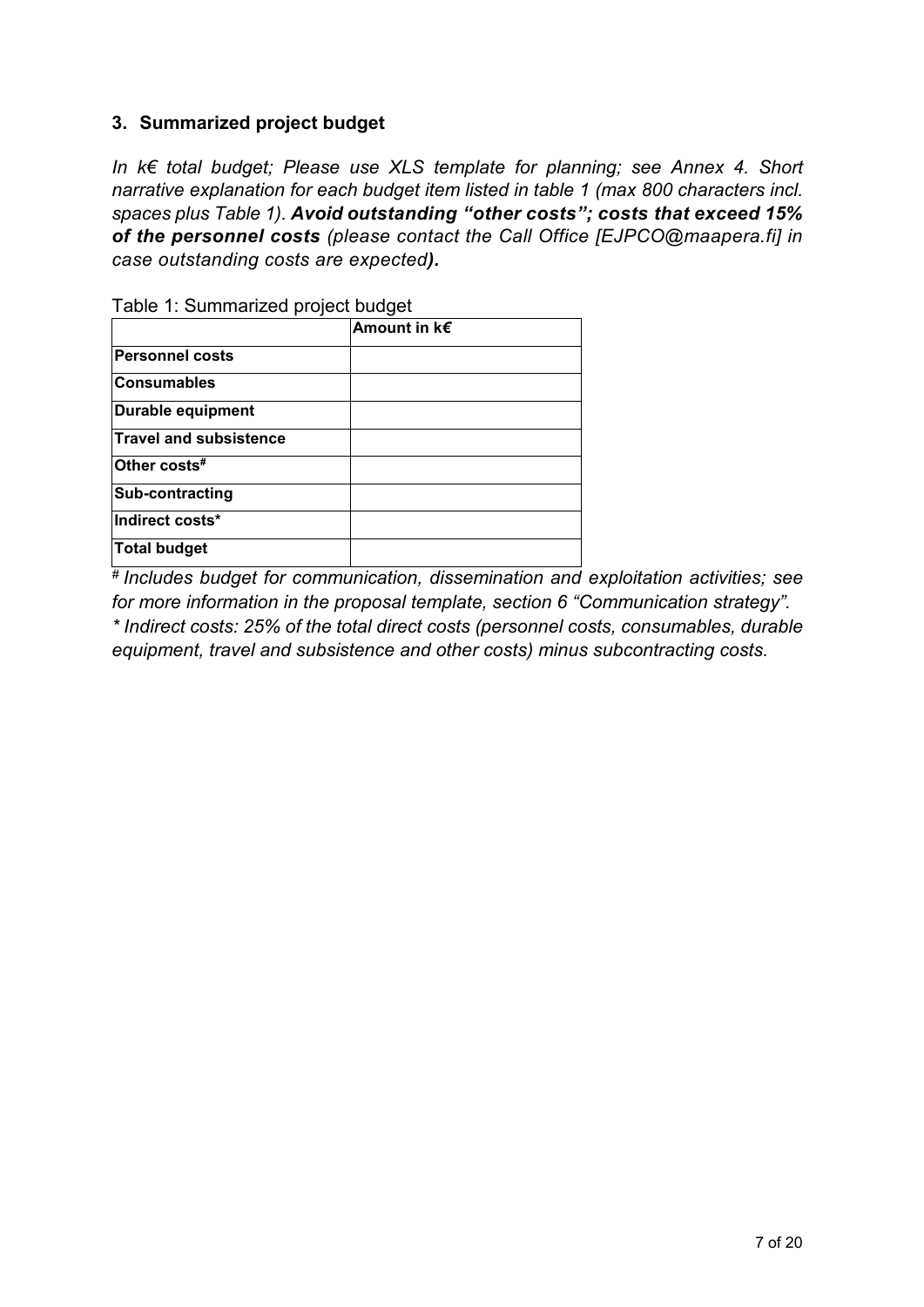## <span id="page-7-0"></span>**4. Description of the work**

*Max 18.000 characters with spaces; in addition the work package descriptions and work plan that are part of section 4.2.*

## <span id="page-7-1"></span>**4.1.Relevance of the research proposal**

*Objectives and main hypotheses*

*Relevance to the topic*

#### <span id="page-7-2"></span>**4.2.Research Approach**

*General approach and methodology*

#### *Brief description of the work plan*

*(including provisional project structure, work packages, work plan and collaboration among beneficiaries and/or linked third parties)*

Table 2: Work packages (WPs), start and end months (i.e. EJP SOIL months), and number of person months.

|                     | Lead                | Person- | <b>Start</b> | <b>End</b> |
|---------------------|---------------------|---------|--------------|------------|
| <b>Work package</b> | participant*        | months  | month*       | month*     |
| <b>WP1:</b>         |                     |         | <b>MXX</b>   | <b>MXX</b> |
| <b>WP2:</b>         |                     |         | <b>MXX</b>   | <b>MXX</b> |
| <b>WP3:</b>         |                     |         | <b>MXX</b>   | <b>MXX</b> |
| <b>WP4:</b>         |                     |         | <b>MXX</b>   | <b>MXX</b> |
| <b>WP5:</b>         |                     |         | <b>MXX</b>   | <b>MXX</b> |
| <b>WP6:</b>         |                     |         | <b>MXX</b>   | <b>MXX</b> |
| <b>WP7:</b>         |                     |         | <b>MXX</b>   | <b>MXX</b> |
|                     | <b>Total person</b> |         |              |            |
|                     | months:             |         |              |            |

*\* EJP SOIL months; M1 equals February 2020*

Table 3: Descriptions of the work packages (WPs). The following pages contain tables detailing the participants (i.e. beneficiaries and linked third parties [LTP]), start and end months (i.e. EJP SOIL months; M1 equals February 2020), number of person months, objectives (OB), tasks (T) & deliverables (D) of each WP.

| <b>Work package</b>  | <b>WP1:</b> |                     |   |   |   |   |  |   |   |    |  |    |    |
|----------------------|-------------|---------------------|---|---|---|---|--|---|---|----|--|----|----|
| Lead beneficiary     |             | full name (acronym) |   |   |   |   |  |   |   |    |  |    |    |
| lor LTP              |             |                     |   |   |   |   |  |   |   |    |  |    |    |
| <b>Deputy leader</b> |             | full name (acronym) |   |   |   |   |  |   |   |    |  |    |    |
| Beneficiary no.      |             | ົ                   | 3 | 4 | 5 | 6 |  | 8 | 9 | 10 |  | 12 | 13 |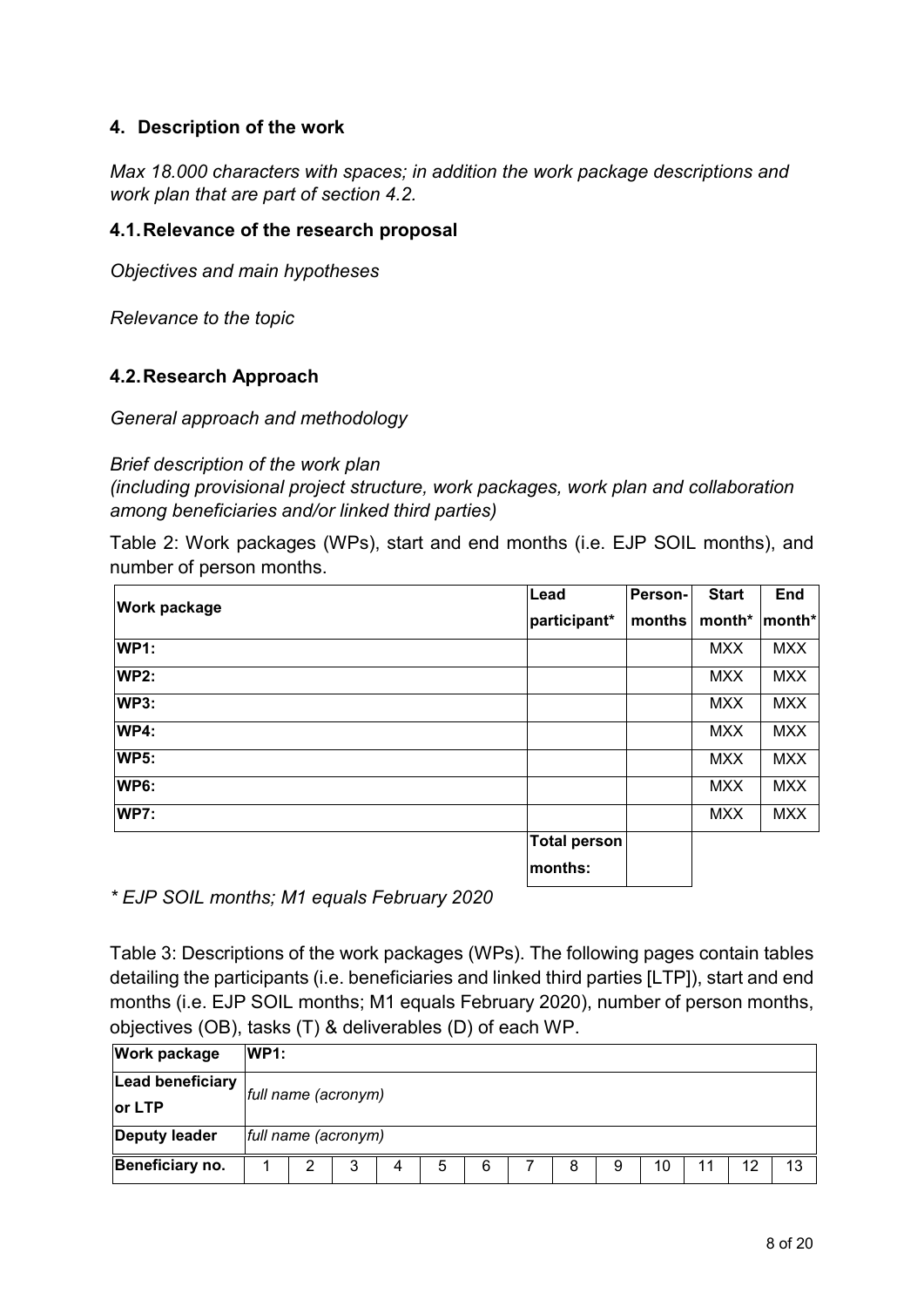| Abbreviation         | <b>INRAE</b>       | WR             | <b>BIOS</b>          | EV-ILVO | CRAW             | CZU            | R                  | EMU                  | LUKE                 | Thuenen          | Julich                     | <b>ATK</b>           | Teagasc      |
|----------------------|--------------------|----------------|----------------------|---------|------------------|----------------|--------------------|----------------------|----------------------|------------------|----------------------------|----------------------|--------------|
| <b>Person-months</b> |                    |                |                      |         |                  |                |                    |                      |                      |                  |                            |                      |              |
| Beneficiary no.      | 14                 | 15             | 16                   | 17      | 18               | 19             | 20                 | 21                   | 22                   | 23               | 24                         | 25                   | 26           |
| <b>Abbreviation</b>  | CREA               | $\exists$      | LAMMC                | NIBIO   | <b>PNNI</b>      | <b>NINI</b>    | NPPC               | <b>ULBF</b>          | CSIC                 | <b>DTS</b>       | AGS                        | TAGEM                | <b>AFBI</b>  |
| <b>Person-months</b> |                    |                |                      |         |                  |                |                    |                      |                      |                  |                            |                      |              |
| LTP no.              | $\mathbf{1}$       | $\overline{2}$ | 3                    | 4       | 5                | $6\phantom{1}$ | $\overline{7}$     | 8                    | 9                    | 10               | 11                         | 12                   | 13           |
| <b>Abbreviation</b>  | AgroParisTech      | Institut Agro  | $\frac{1}{\sqrt{2}}$ | EAA     | <b>BOKU</b>      | AGES           | BAW                | BFW                  | EV INBO              | <b>OdA</b>       | ARC                        | <b>CNR</b>           | <b>ISPRA</b> |
| <b>Person-months</b> |                    |                |                      |         |                  |                |                    |                      |                      |                  |                            |                      |              |
| LTPno.               | 14                 | 15             | 16                   | 17      | 18               | 19             | 20                 | 21                   | 22                   | 23               | 24                         | 25                   | 26           |
| <b>Abbreviation</b>  | <b>UNIPA</b>       | ENEA           | AGRIS                | ERSAF   | AIS              | UM-FKBV        | $\frac{1}{\Gamma}$ | $\frac{1}{\epsilon}$ | $\frac{1}{\sqrt{2}}$ | $\frac{1}{\tau}$ | $\frac{1}{\epsilon}$       | $\frac{1}{\epsilon}$ | $\div$       |
| <b>Person-months</b> |                    |                |                      |         |                  |                |                    |                      |                      |                  |                            |                      |              |
|                      | <b>Start month</b> |                | <b>MXX</b>           |         | <b>End month</b> |                | <b>MXX</b>         |                      |                      |                  | <b>Total person-months</b> |                      | XX           |

#### **Objectives**

• *Describe the overall objective of the WP (max. 7 lines).*

• *List the specific objectives of the WP, including a descriptive but concise title, followed by a description.*

• *A commonly used approach, which helps to boost clarity, is link objectives directly to tasks, i.e. OB1.1 is dealt with by T1.1.*

The specific objectives are to:

- **OB1.1: TITLE:** DESCRIPTION
- **OB1.2: TITLE:** DESCRIPTION
- **OB1.3: TITLE:** DESCRIPTION
- **OB1.4: TITLE:** DESCRIPTION
- **OB1.5: TITLE:** DESCRIPTION

**Description of work**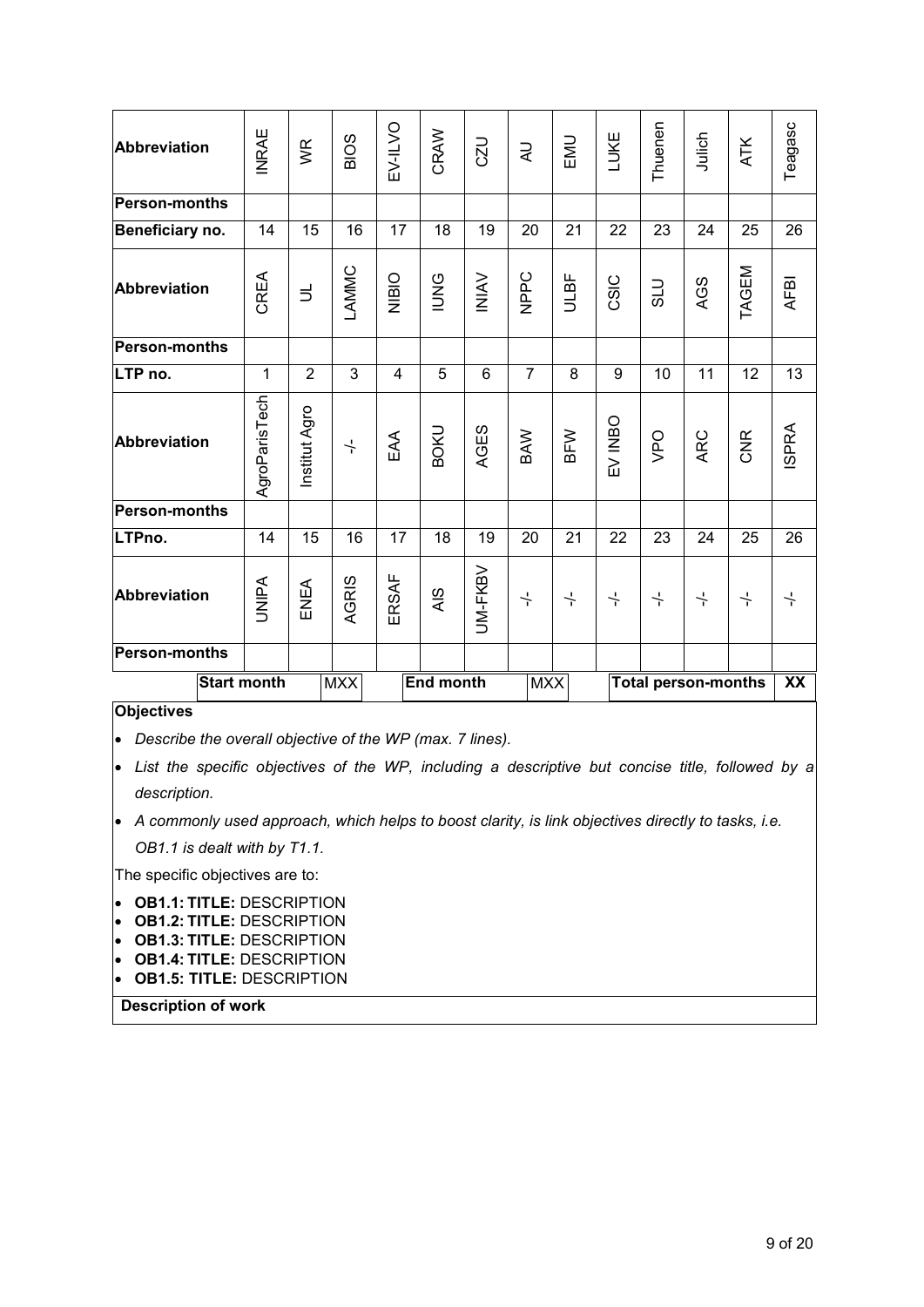|                        | Background: Describe the state-of-the-art in the field(s) relating to the WP, in particular the starting               |
|------------------------|------------------------------------------------------------------------------------------------------------------------|
|                        | basis for the work, and gaps that the WP will bridge (max. 8 lines, as it has already been outlined in                 |
|                        | Section 4.1).                                                                                                          |
|                        | Approach: Describe the overall approach adopted by the WP, in order for it to achieve its                              |
|                        | objectives (max. 8 lines).                                                                                             |
|                        | Tasks: List the tasks (and subtasks), including a descriptive but concise title, followed by the task                  |
|                        | leader(s) and participants, and description, which should also clarify the roles of each participant.                  |
|                        | T1.1:TITLE (leader, co-leader, participants): DESCRIPTION                                                              |
| $\bullet$<br>$\bullet$ | T1.2:TITLE (leader, co-leader, participants): DESCRIPTION<br>T1.3:TITLE (leader, co-leader, participants): DESCRIPTION |
| $\bullet$              | T1.4:TITLE (leader, co-leader, participants): DESCRIPTION                                                              |
| $\bullet$              | T1.5:TITLE (leader, co-leader, participants): DESCRIPTION                                                              |
| $\bullet$              | T1.6:TITLE (leader, co-leader, participants): DESCRIPTION                                                              |
| $\bullet$              | T1.7:TITLE (leader, co-leader, participants): DESCRIPTION                                                              |
|                        | T1.8: TITLE (leader, co-leader, participants): DESCRIPTION                                                             |
|                        |                                                                                                                        |
|                        |                                                                                                                        |
|                        | Deliverables (see Table 4)                                                                                             |
|                        |                                                                                                                        |
|                        | Milestones (see Table 5)                                                                                               |

| <b>Work package</b>  | WPX:                |  |  |  |  |  |
|----------------------|---------------------|--|--|--|--|--|
| Lead beneficiary     | full name (acronym) |  |  |  |  |  |
| or LTP               |                     |  |  |  |  |  |
| <b>Deputy leader</b> | full name (acronym) |  |  |  |  |  |

| Beneficiary no.      | 1             | $\overline{2}$ | 3                    | 4            | 5           | 6              | $\overline{7}$ | 8    | 9       | 10      | 11     | 12         | 13           |
|----------------------|---------------|----------------|----------------------|--------------|-------------|----------------|----------------|------|---------|---------|--------|------------|--------------|
| Abbreviation         | <b>INRAE</b>  | $\mathbb{R}$   | BIOS                 | EV-ILVO      | CRAW        | <b>CZU</b>     | $\gtrsim$      | EMU  | LUKE    | Thuenen | Julich | <b>ATK</b> | Teagasc      |
| <b>Person-months</b> |               |                |                      |              |             |                |                |      |         |         |        |            |              |
| Beneficiary no.      | 14            | 15             | 16                   | 17           | 18          | 19             | 20             | 21   | 22      | 23      | 24     | 25         | 26           |
| <b>Abbreviation</b>  | CREA          | $\equiv$       | LAMMC                | <b>NIBIO</b> | <b>IUNG</b> | INIAV          | NPPC           | ULBF | CSIC    | OTS     | AGS    | TAGEM      | AFBI         |
| Person-months        |               |                |                      |              |             |                |                |      |         |         |        |            |              |
| LTP no.              | 1             | $\overline{2}$ | 3                    | 4            | 5           | $6\phantom{1}$ | $\overline{7}$ | 8    | 9       | 10      | 11     | 12         | 13           |
| <b>Abbreviation</b>  | AgroParisTech | Institut Agro  | $\frac{1}{\sqrt{2}}$ | EAA          | <b>BOKU</b> | AGES           | BAW            | BFW  | EV INBO | VPO     | ARC    | CNR        | <b>ISPRA</b> |
| <b>Person-months</b> |               |                |                      |              |             |                |                |      |         |         |        |            |              |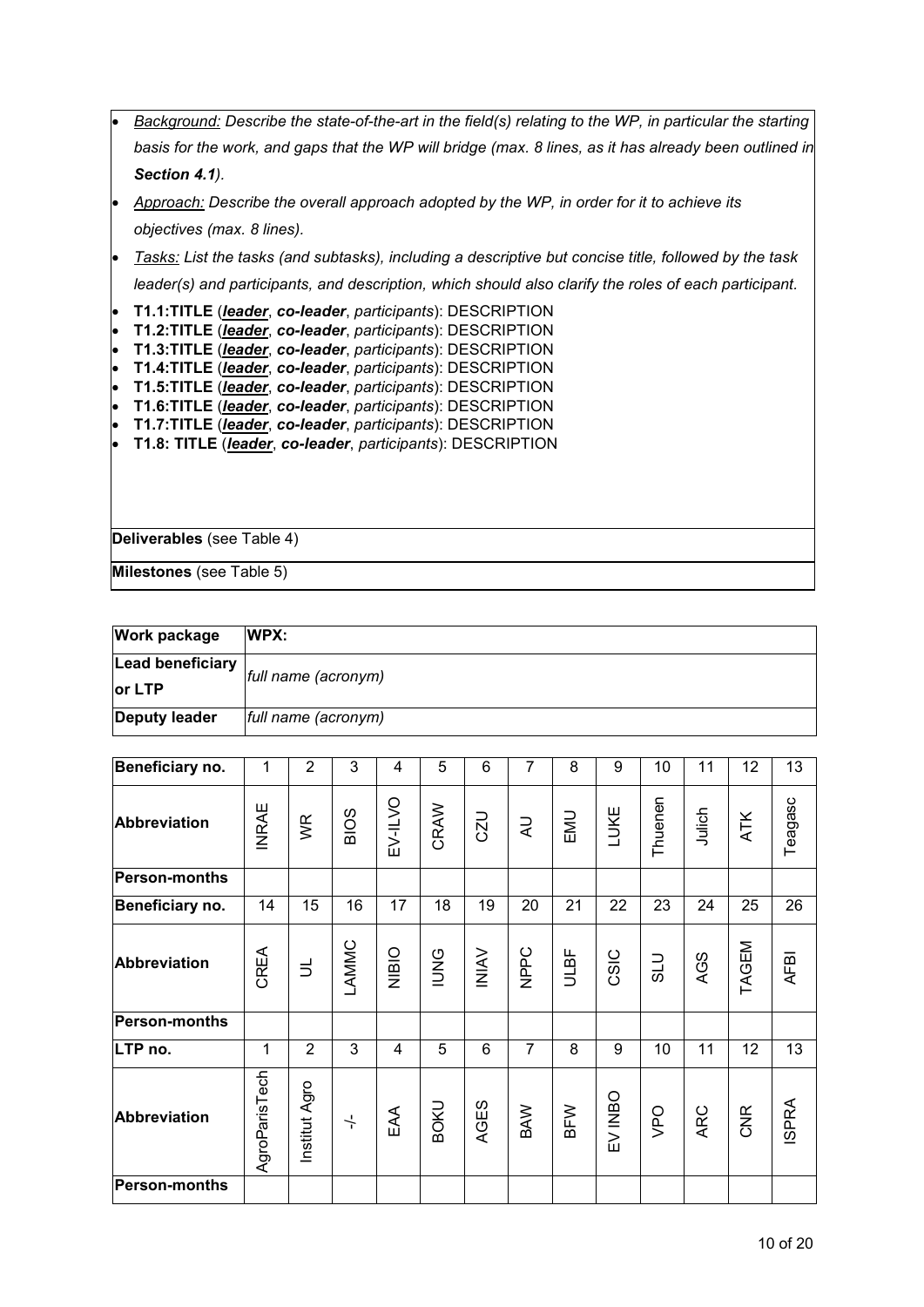|                        | LTPno.                                                                                                                                 |                    | 14           | 15   | 16         | 17    | 18               | 19             | 20            | 21                 | 22               | 23                 | 24                         | 25                   | 26               |
|------------------------|----------------------------------------------------------------------------------------------------------------------------------------|--------------------|--------------|------|------------|-------|------------------|----------------|---------------|--------------------|------------------|--------------------|----------------------------|----------------------|------------------|
|                        | <b>Abbreviation</b>                                                                                                                    |                    | <b>UNIPA</b> | ENEA | AGRIS      | ERSAF | AIS              | <b>UM-FKBV</b> | $\frac{1}{1}$ | $\frac{1}{\Gamma}$ | $\frac{1}{\tau}$ | $\frac{1}{\Gamma}$ | $\frac{1}{\tau}$           | $\frac{1}{\sqrt{2}}$ | $\frac{1}{\tau}$ |
|                        | <b>Person-months</b>                                                                                                                   |                    |              |      |            |       |                  |                |               |                    |                  |                    |                            |                      |                  |
|                        |                                                                                                                                        | <b>Start month</b> |              |      | <b>MXX</b> |       | <b>End month</b> |                | <b>MXX</b>    |                    |                  |                    | <b>Total person-months</b> |                      | XX               |
|                        | <b>Objectives</b>                                                                                                                      |                    |              |      |            |       |                  |                |               |                    |                  |                    |                            |                      |                  |
|                        | Describe the overall objective of the WP (max. 7 lines).                                                                               |                    |              |      |            |       |                  |                |               |                    |                  |                    |                            |                      |                  |
| $\bullet$              | List the specific objectives of the WP, including a descriptive but concise title, followed by a                                       |                    |              |      |            |       |                  |                |               |                    |                  |                    |                            |                      |                  |
|                        | description.                                                                                                                           |                    |              |      |            |       |                  |                |               |                    |                  |                    |                            |                      |                  |
|                        |                                                                                                                                        |                    |              |      |            |       |                  |                |               |                    |                  |                    |                            |                      |                  |
|                        | A commonly used approach, which helps to boost clarity, is link objectives directly to tasks, i.e.<br>OB2.1 is dealt with by T2.1.     |                    |              |      |            |       |                  |                |               |                    |                  |                    |                            |                      |                  |
|                        | The specific objectives are to:                                                                                                        |                    |              |      |            |       |                  |                |               |                    |                  |                    |                            |                      |                  |
| $\bullet$<br>$\bullet$ | <b>OB2.1: TITLE: DESCRIPTION</b><br><b>OB2.2: TITLE: DESCRIPTION</b>                                                                   |                    |              |      |            |       |                  |                |               |                    |                  |                    |                            |                      |                  |
| $\bullet$              | <b>OB2.3: TITLE: DESCRIPTION</b>                                                                                                       |                    |              |      |            |       |                  |                |               |                    |                  |                    |                            |                      |                  |
| $\bullet$              | <b>OB2.4: TITLE: DESCRIPTION</b>                                                                                                       |                    |              |      |            |       |                  |                |               |                    |                  |                    |                            |                      |                  |
|                        | <b>OB2.5: TITLE: DESCRIPTION</b><br>$\bullet$                                                                                          |                    |              |      |            |       |                  |                |               |                    |                  |                    |                            |                      |                  |
| $\bullet$              | <b>Description of work</b><br>Background: Describe the state-of-the-art in the field(s) relating to the WP, in particular the starting |                    |              |      |            |       |                  |                |               |                    |                  |                    |                            |                      |                  |
|                        | basis for the work, and gaps that the WP will bridge (max. 8 lines, as it has already been outlined in                                 |                    |              |      |            |       |                  |                |               |                    |                  |                    |                            |                      |                  |
|                        | Section 4.1).                                                                                                                          |                    |              |      |            |       |                  |                |               |                    |                  |                    |                            |                      |                  |
| $\bullet$              | Approach: Describe the overall approach adopted by the WP, in order for it to achieve its                                              |                    |              |      |            |       |                  |                |               |                    |                  |                    |                            |                      |                  |
|                        | objectives (max. 8 lines).                                                                                                             |                    |              |      |            |       |                  |                |               |                    |                  |                    |                            |                      |                  |
| $\bullet$              | Tasks: List the tasks (and subtasks), including a descriptive but concise title, followed by the task                                  |                    |              |      |            |       |                  |                |               |                    |                  |                    |                            |                      |                  |
|                        | leader(s) and participants, and description, which should also clarify the roles of each participant.                                  |                    |              |      |            |       |                  |                |               |                    |                  |                    |                            |                      |                  |
|                        | The work will be conducted via the following tasks:                                                                                    |                    |              |      |            |       |                  |                |               |                    |                  |                    |                            |                      |                  |
| $\bullet$              | T2.1:TITLE (leader, co-leader, participants): DESCRIPTION                                                                              |                    |              |      |            |       |                  |                |               |                    |                  |                    |                            |                      |                  |
| $\bullet$              | T2.2:TITLE (leader, co-leader, participants): DESCRIPTION                                                                              |                    |              |      |            |       |                  |                |               |                    |                  |                    |                            |                      |                  |
| $\bullet$<br>$\bullet$ | T2.3:TITLE (leader, co-leader, participants): DESCRIPTION<br>T2.4:TITLE (leader, co-leader, participants): DESCRIPTION                 |                    |              |      |            |       |                  |                |               |                    |                  |                    |                            |                      |                  |
| $\bullet$              | T2.5:TITLE (leader, co-leader, participants): DESCRIPTION                                                                              |                    |              |      |            |       |                  |                |               |                    |                  |                    |                            |                      |                  |
| $\bullet$              | T2.6:TITLE (leader, co-leader, participants): DESCRIPTION                                                                              |                    |              |      |            |       |                  |                |               |                    |                  |                    |                            |                      |                  |
| $\bullet$<br>$\bullet$ | T2.7:TITLE (leader, co-leader, participants): DESCRIPTION<br>T2.8: TITLE (leader, co-leader, participants): DESCRIPTION                |                    |              |      |            |       |                  |                |               |                    |                  |                    |                            |                      |                  |
|                        |                                                                                                                                        |                    |              |      |            |       |                  |                |               |                    |                  |                    |                            |                      |                  |
|                        |                                                                                                                                        |                    |              |      |            |       |                  |                |               |                    |                  |                    |                            |                      |                  |
|                        | Deliverables (see Table 4)                                                                                                             |                    |              |      |            |       |                  |                |               |                    |                  |                    |                            |                      |                  |
|                        | Milestones (see Table 5)                                                                                                               |                    |              |      |            |       |                  |                |               |                    |                  |                    |                            |                      |                  |

Table 4: List the deliverables, including a descriptive but concise deliverable title, responsible participant, month of delivery, and description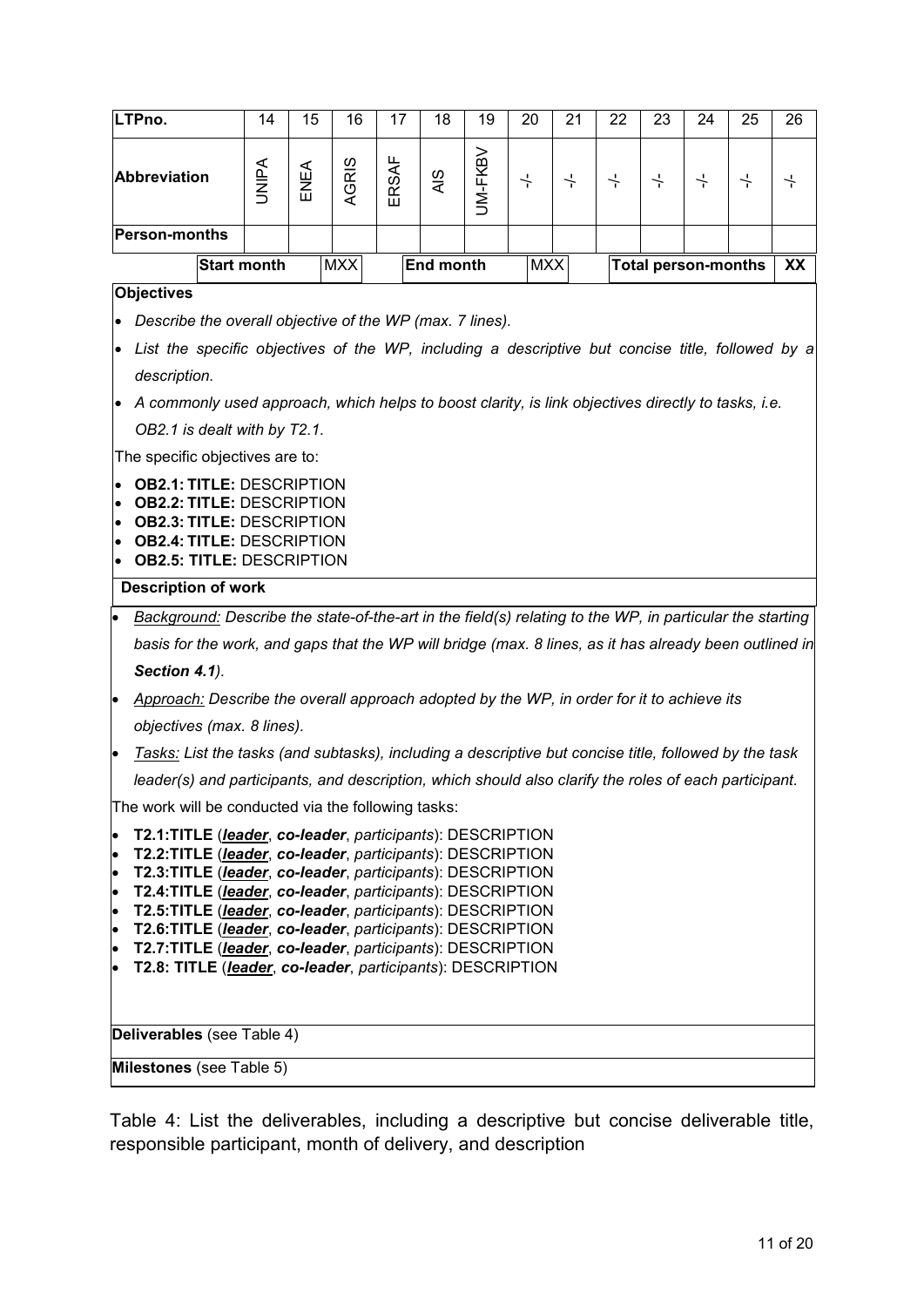| <b>Deliverable</b> | <b>WP</b> | <b>Month</b> | <b>Responsible</b> | <b>Title</b> | <b>Description</b> |
|--------------------|-----------|--------------|--------------------|--------------|--------------------|
|                    |           | Οf           | participant        |              |                    |
|                    |           | delivery     |                    |              |                    |
| D1.1               | 1         | МX           |                    |              |                    |
| D <sub>1.2</sub>   | 1         | MX.          |                    |              |                    |
| D1.X               |           | <b>MX</b>    |                    |              |                    |
| D <sub>2.1</sub>   | 2         | <b>MX</b>    |                    |              |                    |
| DX.X               | X         | <b>MX</b>    |                    |              |                    |

Table 5: List the milestones, including a descriptive but concise milestone title, responsible participant, month of achieving milestone, and description.

| <b>Milestone</b> | <b>WP</b> | <b>Due</b><br>month | Responsible<br>participant | <b>Title</b> | <b>Description</b> |
|------------------|-----------|---------------------|----------------------------|--------------|--------------------|
| M1.1             |           | MX.                 |                            |              |                    |
| M1.2             |           | <b>MX</b>           |                            |              |                    |
| M1.X             |           | МX                  |                            |              |                    |
| M2.1             | 2         | MX                  |                            |              |                    |
| MX.X             | X         | MX                  |                            |              |                    |

Table 6: *Example of a Gantt chart illustrating the timing of project`s tasks (T), deliverables (D) and milestones (M). The EJP SOIL annual work plans are based on a monthly resolution, which also applies to EJP SOIL internal call funded research project.*

|         | 1 <sup>st</sup> Annual period first work plan |   |  |   |   |  |   |   |    |    |    |  |  |
|---------|-----------------------------------------------|---|--|---|---|--|---|---|----|----|----|--|--|
| Months* | ⌒                                             | د |  | 5 | 6 |  | Я | 9 | 10 | 44 | 10 |  |  |
| WP1     |                                               |   |  |   |   |  |   |   |    |    |    |  |  |
| T11     |                                               |   |  |   |   |  |   |   |    |    |    |  |  |
|         |                                               |   |  |   |   |  |   |   |    |    |    |  |  |
| M       |                                               |   |  |   |   |  |   |   |    |    |    |  |  |
| T1.2    |                                               |   |  |   |   |  |   |   |    |    |    |  |  |
| ำว      |                                               |   |  |   |   |  |   |   |    |    |    |  |  |

\* EJP SOIL months; M1 equals February 2020 WP: Work package

## <span id="page-11-0"></span>**4.3.Impact**

*Expected impact (considering cross-cutting issues: multi-actor/ multi-disciplinary and system approach)*

*Innovation potential (ambition and novelty in relation to the state of the art)*

*Added value of the transnational collaboration and geographical relevance*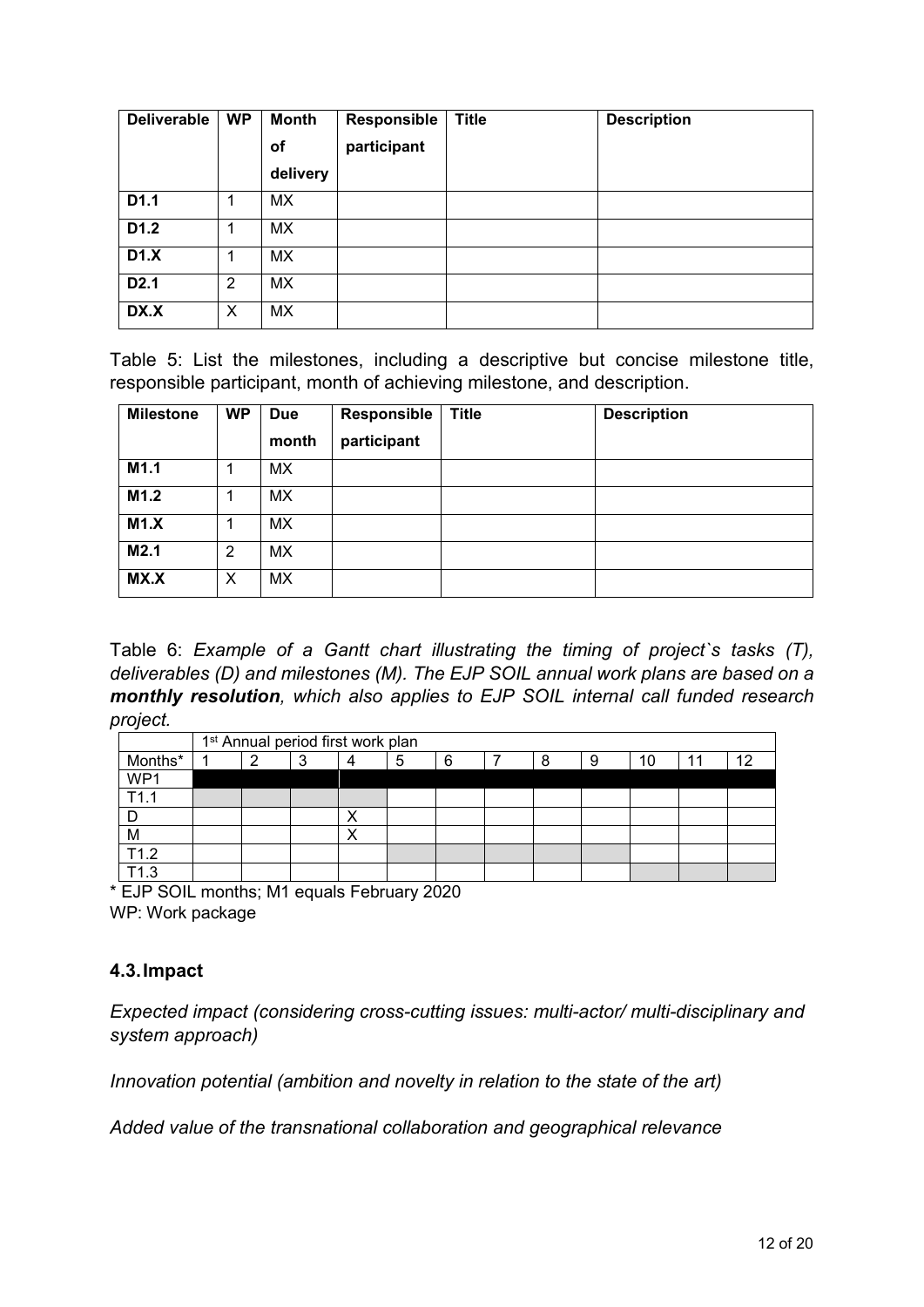## <span id="page-12-0"></span>**5. Ethical issues**

*Indication that the research project is carried out in accordance with the European Union, the respective national (Chapter 5 and Annex 5 "Self-assessment"), and the EJP SOIL`s requirements. Proposals that do not include all the compulsory information or do not meet the formal requirements of the Call announcement will not be considered for funding.*

*Address any of the ethical issues listed in Annex 5 that are expected to arise during the proposed project. In max. 6000 characters with spaces.*

## <span id="page-12-1"></span>**6. Communication and dissemination strategy**

*On the basis of an internal EJP SOIL communication and dissemination services and tools (see section "Communication and dissemination") the applicants should consider the following communication and dissemination options during communication plan preparation (in max 6000 characters with spaces):*

- *Describe how the funded research is relevant for particular stakeholders;*
- *Specify how the project will engage and interact with these on both national and European level;*
- *Specify communication, dissemination and knowledge exchange activities such scientific papers, articles, posters, course or training material, web-based tools, as workshops or field days;*
- *Specify activities including (co)organizing national workshops in member states funding the project;*
- *Specify how they will draw upon relevant professional assistance from WP9 and National Communication Representatives to secure communication, dissemination and exploitation activities;*
- *Appoint a Project Communication Representative who will be responsible for communication, dissemination and exploitation activities in the project;*
- *Include summarized budget lines for communication, dissemination and exploitation activities.*

## <span id="page-12-2"></span>**7. Data management strategy**

*Describe how the research data in this project will be findable, accessible, interoperable and re-usable (FAIR) (in max 6000 characters with spaces):* 

- *- Describe the handling of research data during and after the end of the project;*
- *- Specify what data will be collected, processed and/or generated and/or reused;*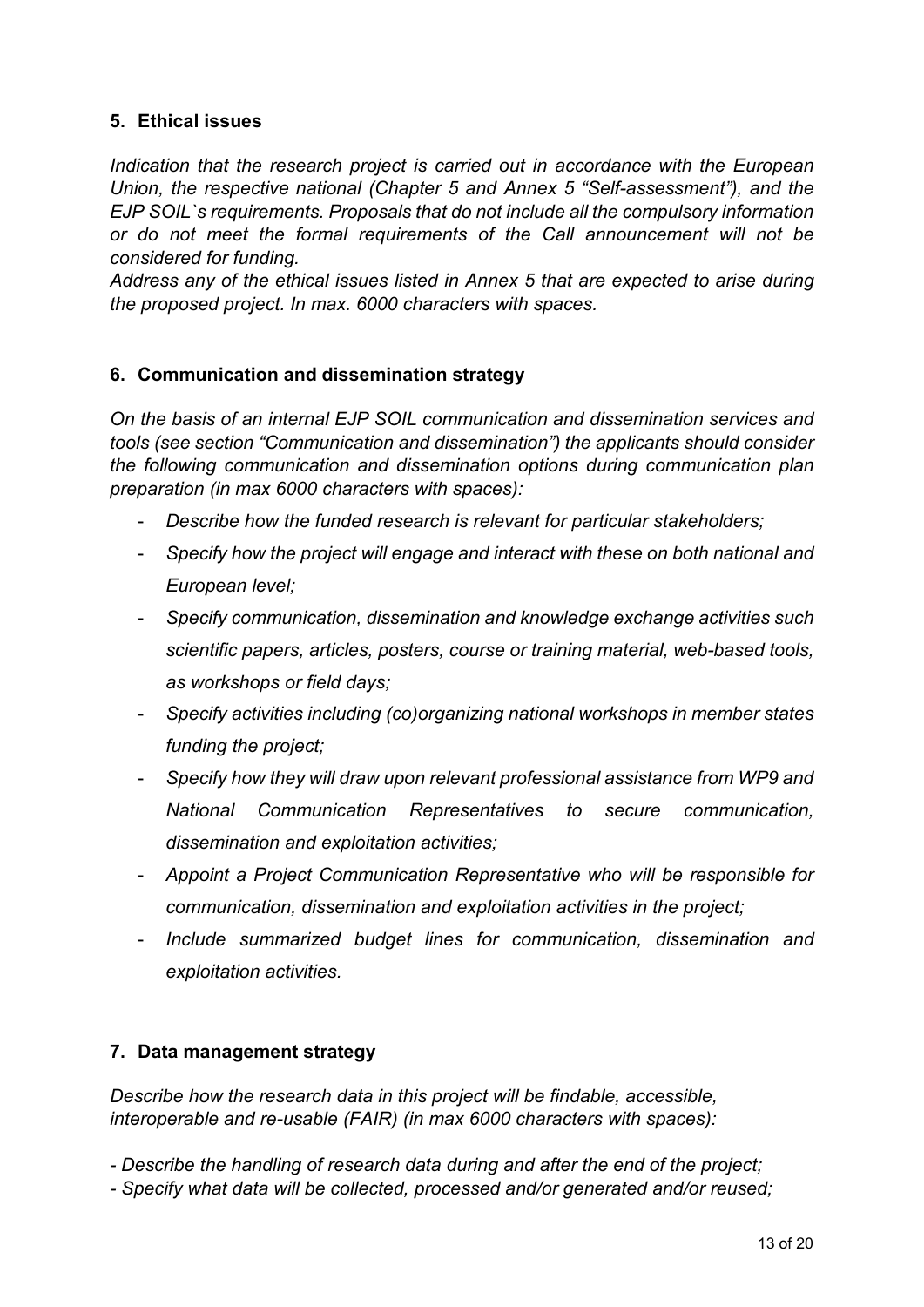*- Specify which methodology and standards will be applied;*

*- Specify whether data will be shared/made open access;*

*- Specify how data will be curated and preserved (including after the end of the project).*

## <span id="page-13-0"></span>**8. References**

*Please us citation style of the European Journal of Soil Science [\(https://onlinelibrary.wiley.com/journal/13652389\)](https://onlinelibrary.wiley.com/journal/13652389)*

The closing date for complete and timely submission of proposals is 31<sup>st</sup> May 2022 in M28 – 23:59 CET. Applications should be submitted via the EJP SOIL`s proposal submission system [\(Link\)](https://www.lyyti.fi/reg/EJPSOIL_3rd_internal_call).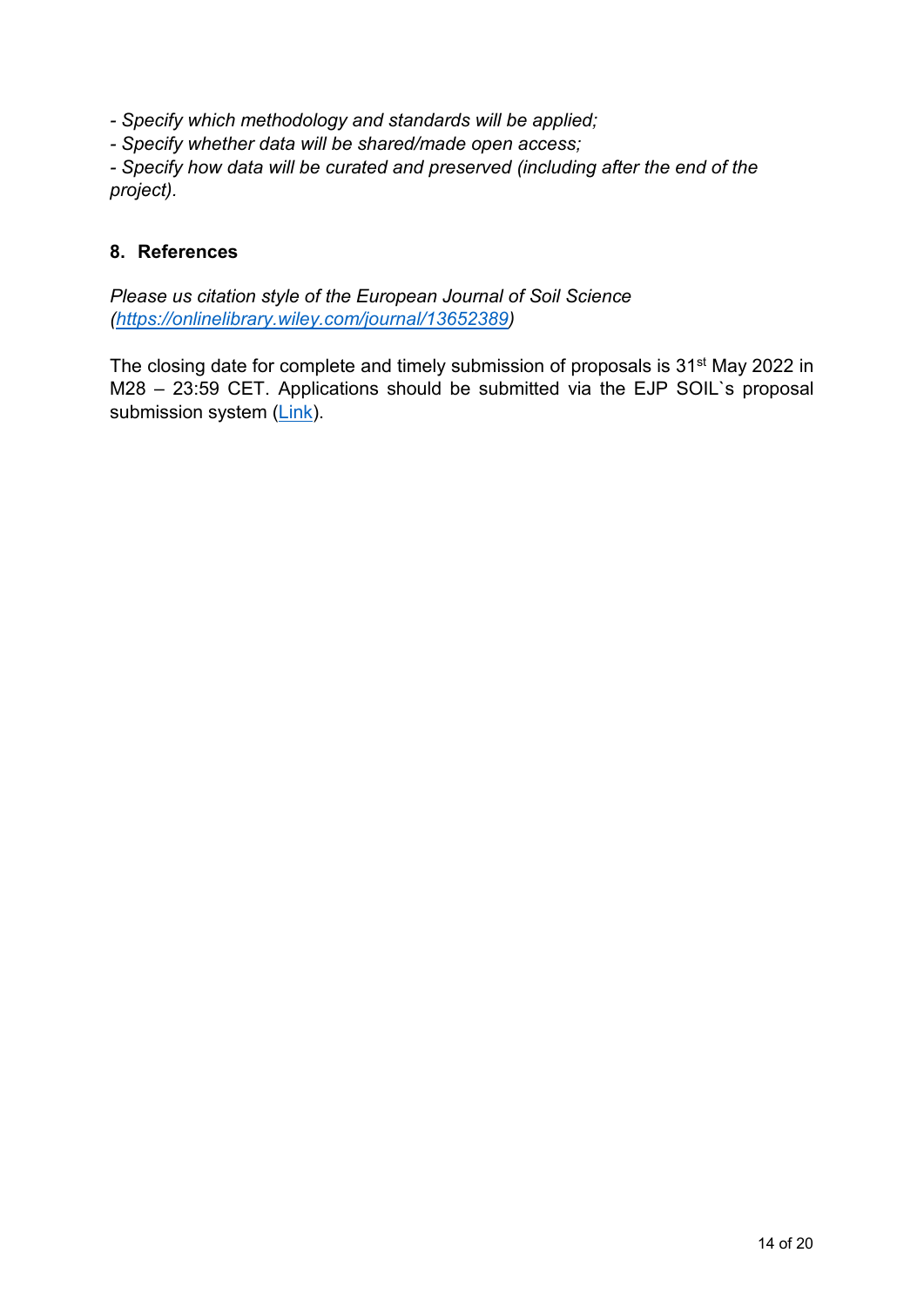## **Annex 4: Template for proposal budget**

Please, visit the EJP Website (www.ejpsoil.org) to retrieve the budget sheet template in Excel format. **Please submit Annex 4 as an Excel document, NOT as a PDF**.

Important notices regarding budget plan

- The template file is composed of several spreadsheets, one summary budget spreadsheet and as many other spreadsheets as cost items.
- Where necessary complete the yellow cells in each relevant spreadsheet
- For each cost budgeted, describe it and refer to the corresponding task(s) of the project (See Annex 3, section 3)
- Complete one file consisting of annual budget plans to be summarized in an overall data sheet.
- Name each file as:
	- o Project acronym
	- o Institute name
	- o Project year (Y)
	- $\circ$  E.g.: xxxxx Y1
- Contact the Call Office for any further clarification needed [\(EJPCO@maapera.fi\)](mailto:EJPCO@maapera.fi)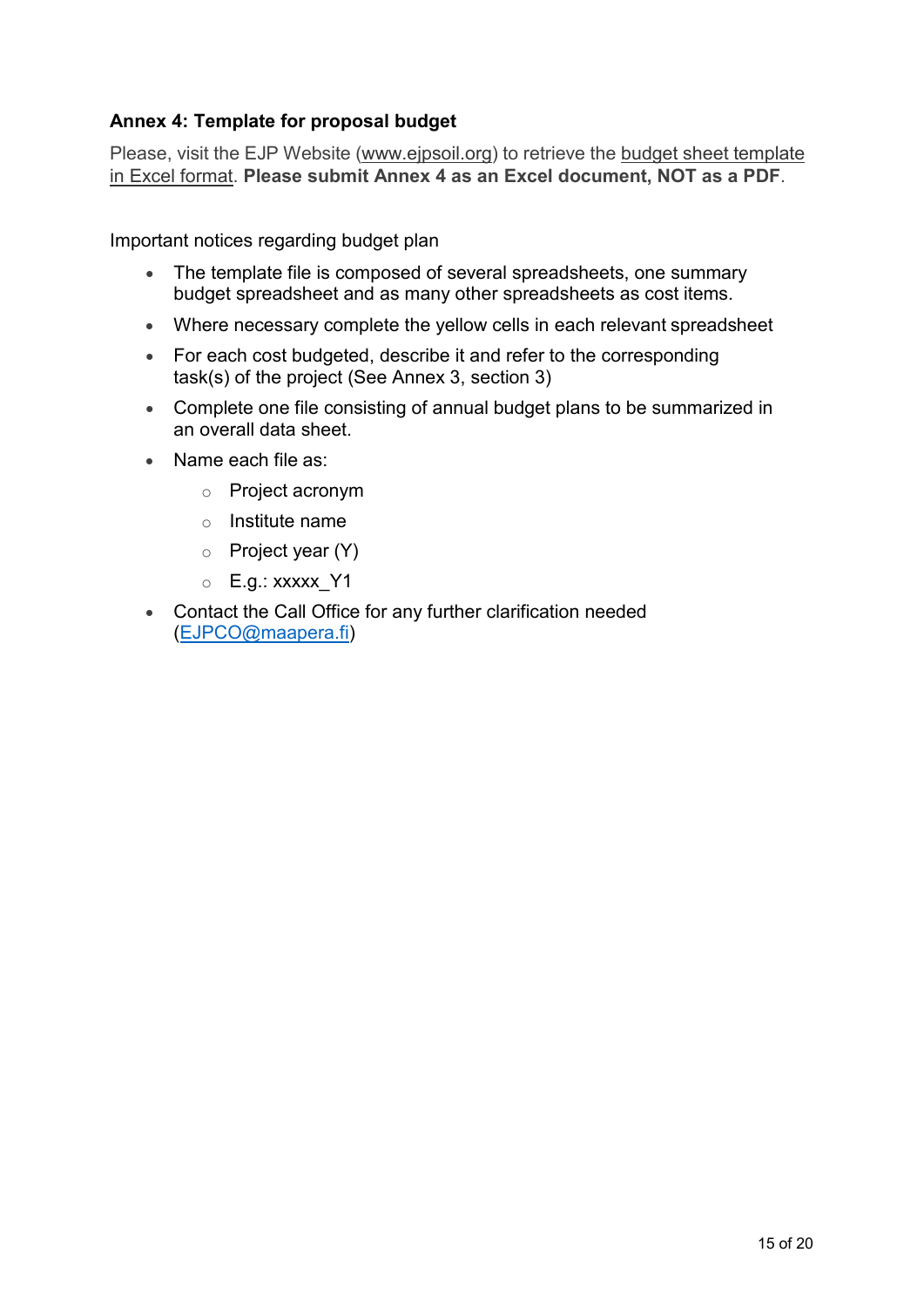## **Annex 5. Ethics self-assessment**

Please see the EJP SOIL Website (www. EJPSOIL.eu), to retrieve the excel sheet for Ethics Self-Assessment.

| ASSESSITIEITU.<br><b>EJPSOIL Ethics Self-Assessment</b>          |                                                                                                             |     |           |  |  |
|------------------------------------------------------------------|-------------------------------------------------------------------------------------------------------------|-----|-----------|--|--|
|                                                                  |                                                                                                             |     |           |  |  |
|                                                                  | Instructions:                                                                                               |     |           |  |  |
| Each candidate EJP SOIL leader must complete this questionnaire. |                                                                                                             |     |           |  |  |
| For guidance, please use the guidance document.                  |                                                                                                             |     |           |  |  |
|                                                                  | Send the completed form to EJPfirstcall@luke.fi together with your full proposal.                           |     |           |  |  |
|                                                                  |                                                                                                             |     |           |  |  |
| $\mathbf{1}$                                                     | <b>HUMANS</b>                                                                                               |     |           |  |  |
|                                                                  | Does your research involve human participants?                                                              | Yes | No        |  |  |
|                                                                  | Are they providing sensitive or personal information?                                                       | Yes | No        |  |  |
|                                                                  | Are they volunteers for social or human sciences research?                                                  | Yes | No        |  |  |
|                                                                  | Are they persons unable to give informed consent?                                                           | Yes | No        |  |  |
|                                                                  | Are they vulnerable individuals or groups?                                                                  | Yes | No        |  |  |
|                                                                  | Are they children/minors?                                                                                   | Yes | <b>No</b> |  |  |
|                                                                  | Are they patients?                                                                                          | Yes | <b>No</b> |  |  |
|                                                                  | Are they healthy volunteers for medical studies?                                                            | Yes | <b>No</b> |  |  |
|                                                                  | Are they residents in a non-EU country?                                                                     | Yes | No        |  |  |
|                                                                  | Does your research involve physical interventions on the study participants?                                | Yes | No        |  |  |
|                                                                  | Does it involve invasive techniques?                                                                        | Yes | No        |  |  |
|                                                                  | Does it involve collection of biological samples?                                                           | Yes | <b>No</b> |  |  |
|                                                                  | If your research involves processing of genetic information or collecting personal data, see also section 4 |     |           |  |  |
| $\overline{2}$                                                   | <b>PERSONAL DATA</b>                                                                                        |     |           |  |  |
|                                                                  | Does your research involve personal data collection and/or processing?                                      | Yes | No        |  |  |
|                                                                  | Does it involve the collection and/or processing of sensitive personal data (e.g.:                          | Yes | No        |  |  |
|                                                                  | health, sexual lifestyle, ethnicity, political opinion, religious or philosophical)                         |     |           |  |  |
|                                                                  | Does it involve processing of genetic information?                                                          | Yes | No        |  |  |
|                                                                  | Does it involve tracking or observation of participants?                                                    | Yes | No        |  |  |
|                                                                  | Does your research involve further processing of previously collected personal data                         | Yes | No        |  |  |
|                                                                  | (secondary use)?                                                                                            |     |           |  |  |
| $\overline{\mathbf{3}}$                                          | <b>ANIMALS</b>                                                                                              |     |           |  |  |
|                                                                  | Does your research involve animals?                                                                         | Yes | No        |  |  |
|                                                                  | Are they legally protected animals?                                                                         | Yes | No        |  |  |
|                                                                  | Are they vertebrates?                                                                                       | Yes | No        |  |  |
|                                                                  | Are they non-human primates?                                                                                | Yes | No        |  |  |
|                                                                  | Are they genetically modified?                                                                              | Yes | No        |  |  |
|                                                                  | Are they cloned farm animals?                                                                               | Yes | No        |  |  |
|                                                                  | Are they endangered?                                                                                        | Yes | No        |  |  |
|                                                                  | Please indicate the species involved (Maximum number of characters allowed: 1000)                           |     |           |  |  |
|                                                                  |                                                                                                             |     |           |  |  |
| 4                                                                | <b>THIRD COUNTRIES*</b>                                                                                     |     |           |  |  |
|                                                                  | In case non-EU countries are involved, do the research related activities undertaken in                     | Yes | No        |  |  |
|                                                                  | these countries                                                                                             |     |           |  |  |
|                                                                  | Specify the countries involved: (Maximum number of characters allowed: 1000)                                |     |           |  |  |
|                                                                  |                                                                                                             |     |           |  |  |
|                                                                  |                                                                                                             |     |           |  |  |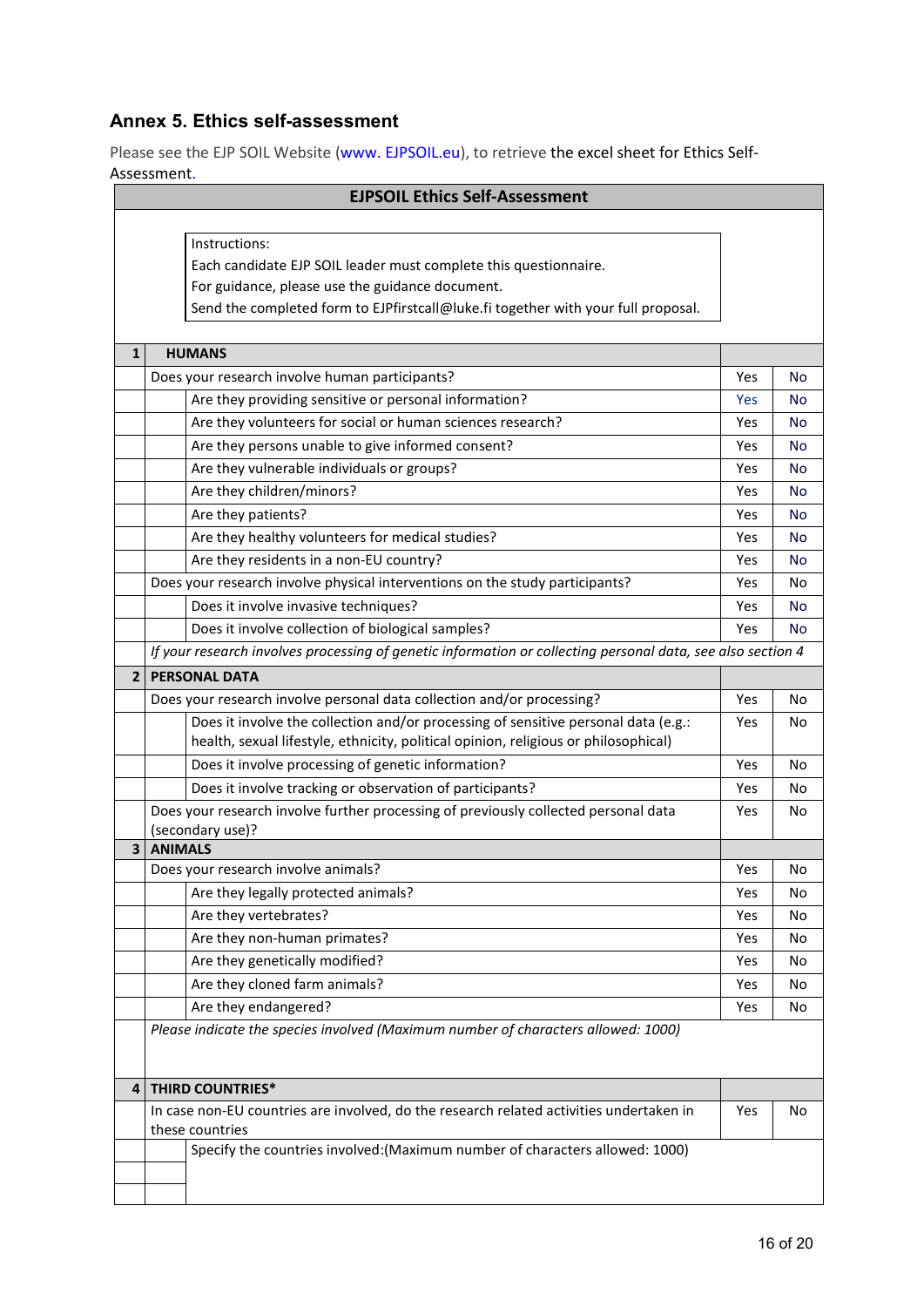|                                                                                                                                      | Do you plan to use local resources (e.g. animal and/or human tissue samples,<br>genetic material, live animals, human remains, materials of historical value,<br>endangered fauna or flora samples, etc.)? |                                                                                                                                                                                                  | Yes | No         |  |
|--------------------------------------------------------------------------------------------------------------------------------------|------------------------------------------------------------------------------------------------------------------------------------------------------------------------------------------------------------|--------------------------------------------------------------------------------------------------------------------------------------------------------------------------------------------------|-----|------------|--|
|                                                                                                                                      | Do you plan to import any material - including personal data - from non-EU<br>countries into the EU?                                                                                                       |                                                                                                                                                                                                  |     | No         |  |
|                                                                                                                                      | Specify material, countries and legal permissions involved: (Maximum number of characters<br>allowed: 1000)                                                                                                |                                                                                                                                                                                                  |     |            |  |
|                                                                                                                                      |                                                                                                                                                                                                            | Do you plan to export any material - including personal data - from the EU to non-<br>EU countries?                                                                                              | Yes | No         |  |
|                                                                                                                                      | Specify material, countries and legal permissions involved: (Maximum number of characters<br>allowed: 1000)                                                                                                |                                                                                                                                                                                                  |     |            |  |
|                                                                                                                                      |                                                                                                                                                                                                            | If your research involves low and/or lower middle income countries, are benefits-<br>sharing actions planned?                                                                                    | Yes | No         |  |
|                                                                                                                                      |                                                                                                                                                                                                            | Do you plan to use biological resources that are subject to Access and Benefit<br>Sharing (Nagoya Protocol) Regulations (Regulation (EU) No.511/2014;<br>Implementing Regulation (EU) 2015/1866) | Yes | No.        |  |
|                                                                                                                                      |                                                                                                                                                                                                            | Specify material and countries: (Maximum number of characters allowed: 1000)                                                                                                                     |     |            |  |
|                                                                                                                                      |                                                                                                                                                                                                            | Could the situation in the country put the individuals taking part in the research at<br>risk?                                                                                                   | Yes | No         |  |
| 5                                                                                                                                    |                                                                                                                                                                                                            | <b>ENVIRONMENT &amp; HEALTH and SAFETY</b>                                                                                                                                                       |     |            |  |
|                                                                                                                                      |                                                                                                                                                                                                            | Does your research involve the use of elements that may cause harm to the<br>environment, to animals or plants?                                                                                  | Yes | No         |  |
|                                                                                                                                      |                                                                                                                                                                                                            | Does your research deal with endangered fauna and/or flora and/or protected<br>areas?                                                                                                            | Yes | No         |  |
|                                                                                                                                      |                                                                                                                                                                                                            | Does your research involve the use of elements that may cause harm to humans,<br>including research stuff?                                                                                       | Yes | No         |  |
| 6                                                                                                                                    | <b>DUAL USE</b>                                                                                                                                                                                            |                                                                                                                                                                                                  |     |            |  |
|                                                                                                                                      |                                                                                                                                                                                                            | Does your research involve dual-use items in the sense of Regulations 428/2009,<br>or other items for which an authorization is required?                                                        | Yes | No         |  |
| $\overline{7}$                                                                                                                       | <b>EXCLUSIVE FOCUS ON CIVIL APPLICATIONS</b>                                                                                                                                                               |                                                                                                                                                                                                  |     |            |  |
|                                                                                                                                      |                                                                                                                                                                                                            | Could your research raise concerns regarding the exclusive focus on civil<br>applications?                                                                                                       | Yes | No         |  |
| 8                                                                                                                                    | <b>MISUSE</b>                                                                                                                                                                                              |                                                                                                                                                                                                  |     |            |  |
|                                                                                                                                      |                                                                                                                                                                                                            | Does your research have the potential for misuse of research results?                                                                                                                            | Yes | No         |  |
| 9                                                                                                                                    |                                                                                                                                                                                                            | <b>OTHER ETHICS ISSUES</b>                                                                                                                                                                       |     |            |  |
|                                                                                                                                      |                                                                                                                                                                                                            | Are there any other ethics issues that should be taken into consideration?                                                                                                                       | Yes | No         |  |
|                                                                                                                                      |                                                                                                                                                                                                            | Please specify (maximum number of characters allowed: 1000)                                                                                                                                      |     |            |  |
|                                                                                                                                      |                                                                                                                                                                                                            |                                                                                                                                                                                                  |     |            |  |
|                                                                                                                                      |                                                                                                                                                                                                            |                                                                                                                                                                                                  |     |            |  |
| I confirm that I have taken into account all ethics issues described above and that I will comply                                    |                                                                                                                                                                                                            |                                                                                                                                                                                                  |     | I confirm: |  |
| with the regulation as set out in the Grant Agreement (i.e. Art 34) before the start of any<br>activity in which ethics issues apply |                                                                                                                                                                                                            |                                                                                                                                                                                                  |     |            |  |
| Document completed by                                                                                                                |                                                                                                                                                                                                            |                                                                                                                                                                                                  |     |            |  |
| Date                                                                                                                                 |                                                                                                                                                                                                            |                                                                                                                                                                                                  |     |            |  |
| Signature                                                                                                                            |                                                                                                                                                                                                            |                                                                                                                                                                                                  |     |            |  |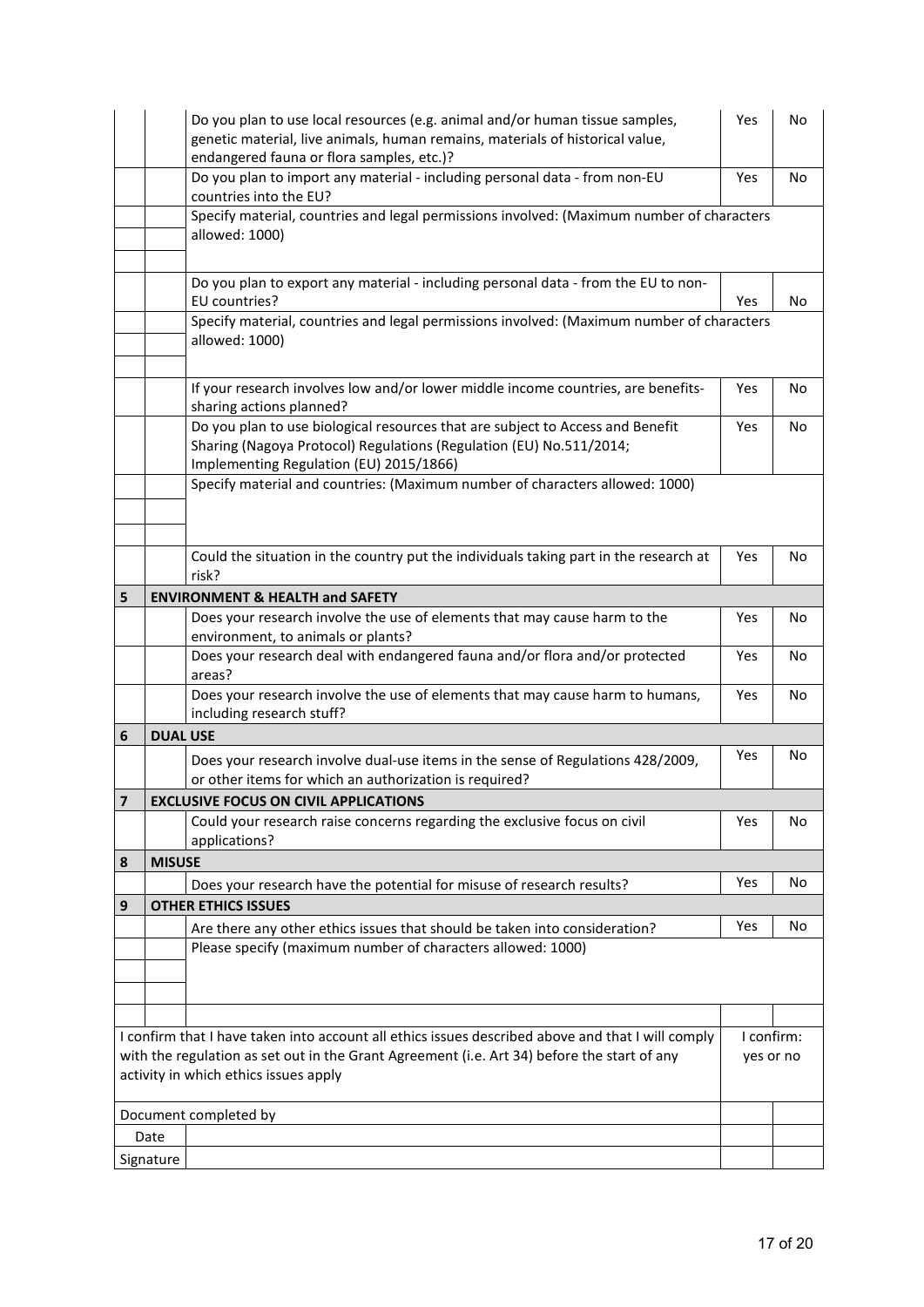\* Norway, Switzerland and UK (i.e. changes will be communicated via WPs 1 and 3) are within the European Economic Area (EEA); therefore covered by the GDPR and its provisions. The only non-EU country is Turkey, which requires additional consultation of Turkish colleagues to manage personal data protections issues.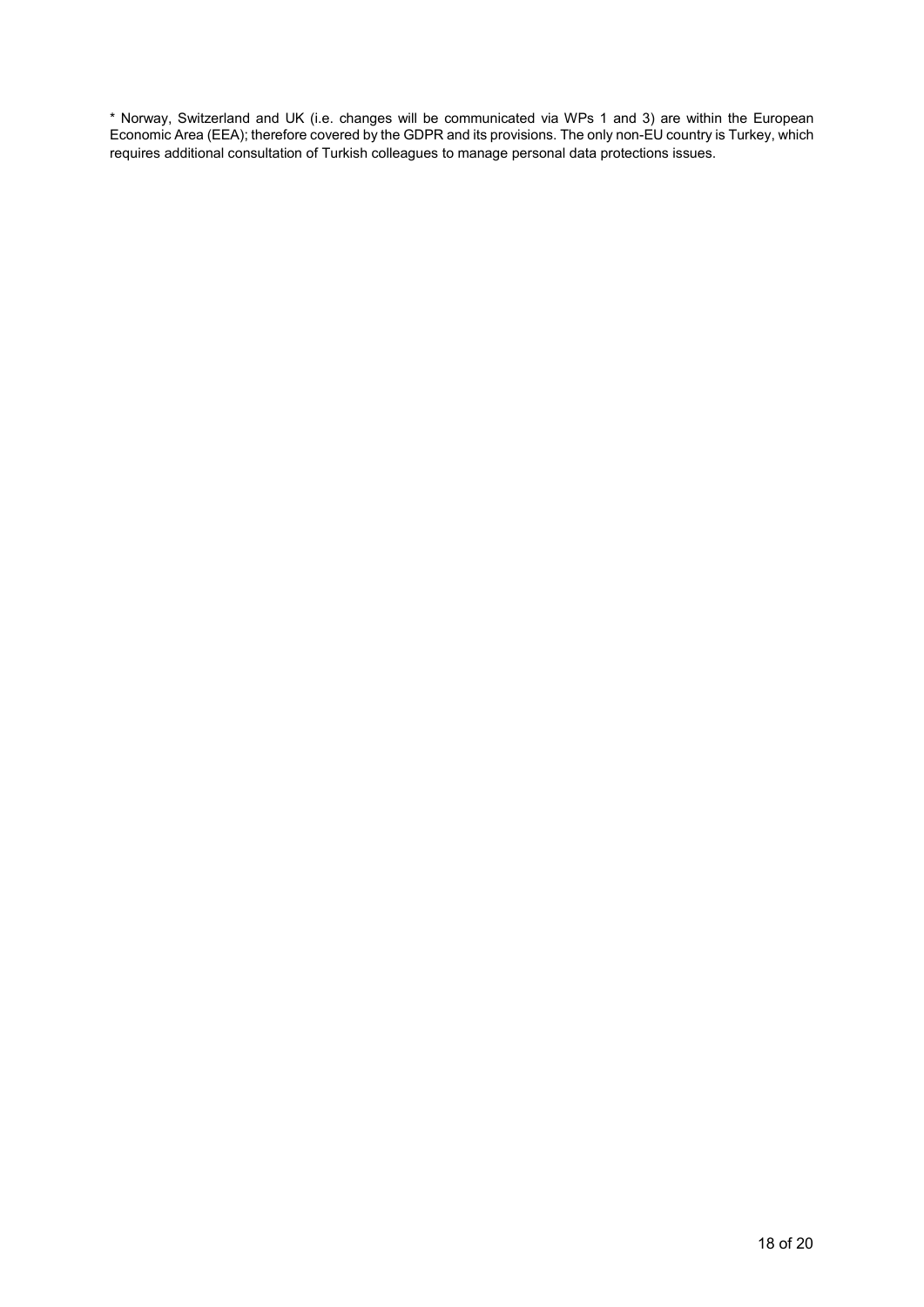## **Annex 6. Certificate of co-financing**

## **To be submitted after selection**.

This template should be used for participants of selected research projects in order to provide evidence of their commitment. Grey-marked fields must be duly completed. This document must be signed by an authorized representative of the organisation. A template for each participant organization is required.

In case of failure in proving such commitment, a participant could be regarded as ineligible, jeopardizing the whole research consortium.

| <b>EJP SOIL Call Office</b>                                                                               | Address of organisation                                                                 |  |  |  |  |  |
|-----------------------------------------------------------------------------------------------------------|-----------------------------------------------------------------------------------------|--|--|--|--|--|
| Organisation                                                                                              | Name of contact person                                                                  |  |  |  |  |  |
| Name                                                                                                      |                                                                                         |  |  |  |  |  |
| <b>Street</b>                                                                                             |                                                                                         |  |  |  |  |  |
|                                                                                                           |                                                                                         |  |  |  |  |  |
| Town                                                                                                      |                                                                                         |  |  |  |  |  |
| Country                                                                                                   |                                                                                         |  |  |  |  |  |
| EJP SOIL - 3rd Internal Call for research proposals 2022<br>Certificate of co-financing<br>Project title: |                                                                                         |  |  |  |  |  |
| Place, date                                                                                               |                                                                                         |  |  |  |  |  |
|                                                                                                           | We hereby confirm that <b>organisation</b> has sufficient resources and is committed to |  |  |  |  |  |
|                                                                                                           |                                                                                         |  |  |  |  |  |
| participate to the <b>project title</b> , in accordance to the proposal which is submitted by             |                                                                                         |  |  |  |  |  |
|                                                                                                           | coordinator in the frame of the EJP SOIL $-3rd$ Internal Call 2022 and in case the      |  |  |  |  |  |
| proposal is validated for funding by the Board of Programme Managers.                                     |                                                                                         |  |  |  |  |  |
|                                                                                                           |                                                                                         |  |  |  |  |  |
|                                                                                                           | In addition, in case of separate source of funding: Please find attached to this letter |  |  |  |  |  |
| a commitment from funding organisation for our contribution to this project.                              |                                                                                         |  |  |  |  |  |
|                                                                                                           |                                                                                         |  |  |  |  |  |
| Signature of <b>Name and affiliation</b>                                                                  |                                                                                         |  |  |  |  |  |
|                                                                                                           |                                                                                         |  |  |  |  |  |